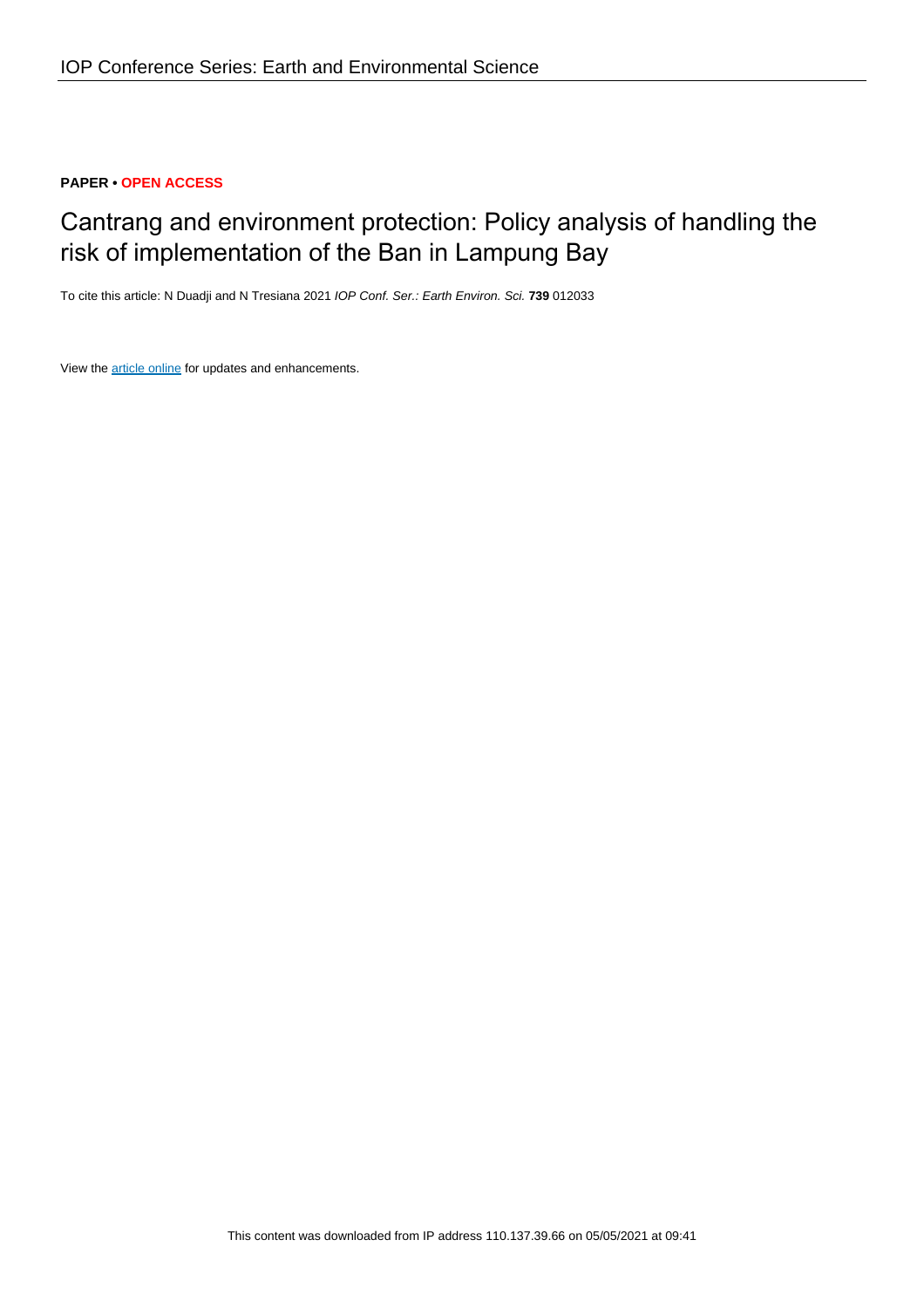IOP Publishing

# **Cantrang and environment protection: Policy analysis of handling the risk of implementation of the Ban in Lampung Bay**

## **N Duadji <sup>1</sup> and N Tresiana<sup>1</sup>**

<sup>1</sup>Departement of Public Administration, Faculty of Social and Political Science, University of Lampung, Bandar Lampung, Indonesia.

E-mail: [noverman.duadji@fisip.unila.ac.id](mailto:E-mail:%20noverman.duadji@fisip.unila.ac.id)

**Abstract.** Cantrang is a trawl net and has been banned from use in Indonesian territory because it impacts environmental sustainability. Research is based on overfishing and exploitation that endanger ecosystem sustainability. The use of cantrang is illegal, unreported, and unregulated (IUU) fishing that damages marine resources and ecosystems. The research location was in Lampung Bay (Lempasing Fishery Port) Bandar Lampung, carried out for four months, from January to April 2019. This study aims to analyze the risk of implementing the cantrang ban. Data collection techniques with documentation study, interviews, observation. Cantrang prohibition is reviewed with a management approach to impact risk. The study results identified risks, namely political conflicts between stakeholders, fishermen's social unrest, horizontal conflicts between fishermen and environmental damage, a decline in fishermen's economy, and a high implementation budget to address risks. Risk analysis is an option that can be used by local governments in responding to central policies by taking into account the following aspects of marine ecosystem preservation; and the sustainability of fishermen's economic resources in Lampung Province.

#### **1. Introduction**

One of the fishing gear that is currently prohibited from being used is the cantrang fishing gear. Cantrang is a fishing gear in the form of a net which, when seen from its shape, resembles a payang fishing gear, but the size of each part is small. When viewed from its function and catch, the cantrang resembles a trawl [1,2]. The cantrang is used to capture demersal fish that usually live and eat on the seabed and lakes (the demersal zone), which has resulted in the destruction of coral reefs that disrupt the underwater ecosystem [2,3] and is an Illegal activity, unreported, and unregulated (IUU) fishing [4,5,6]. This condition requires responsible management, with a long-term orientation (sustainable), the current generation, and future generations [7].

The research was based on the existence of problems in the fisheries sector in the form of damage to Indonesia's aquatic ecosystems, especially in Lampung Bay. One of the reasons is the lack of monitoring of fishing practices using non-environmentally friendly fishing gear and the relatively high poverty rate in Lampung Bay. Lampung Bay is an area where fishermen use cantrang as a fishing tool. In 2016 the number of cantrang fishermen was 18 boats, and every year it continues to grow. Anticipating this, the Government of Indonesia has issued a policy to prohibit dangerous fishing gear through Regulation of the Minister of Marine Affairs and Fisheries (Permen KP) Number 71 of 2016 concerning Fishing Routes and Placement of Fishing Tools in the Fisheries Management Area of the Republic of Indonesia. This policy is a policy issued by the government as a revision of Permen KP

Content from this work may be used under the terms of the Creative Commons Attribution 3.0 licence. Any further distribution of this work must maintain attribution to the author(s) and the title of the work, journal citation and DOI. Published under licence by IOP Publishing Ltd 1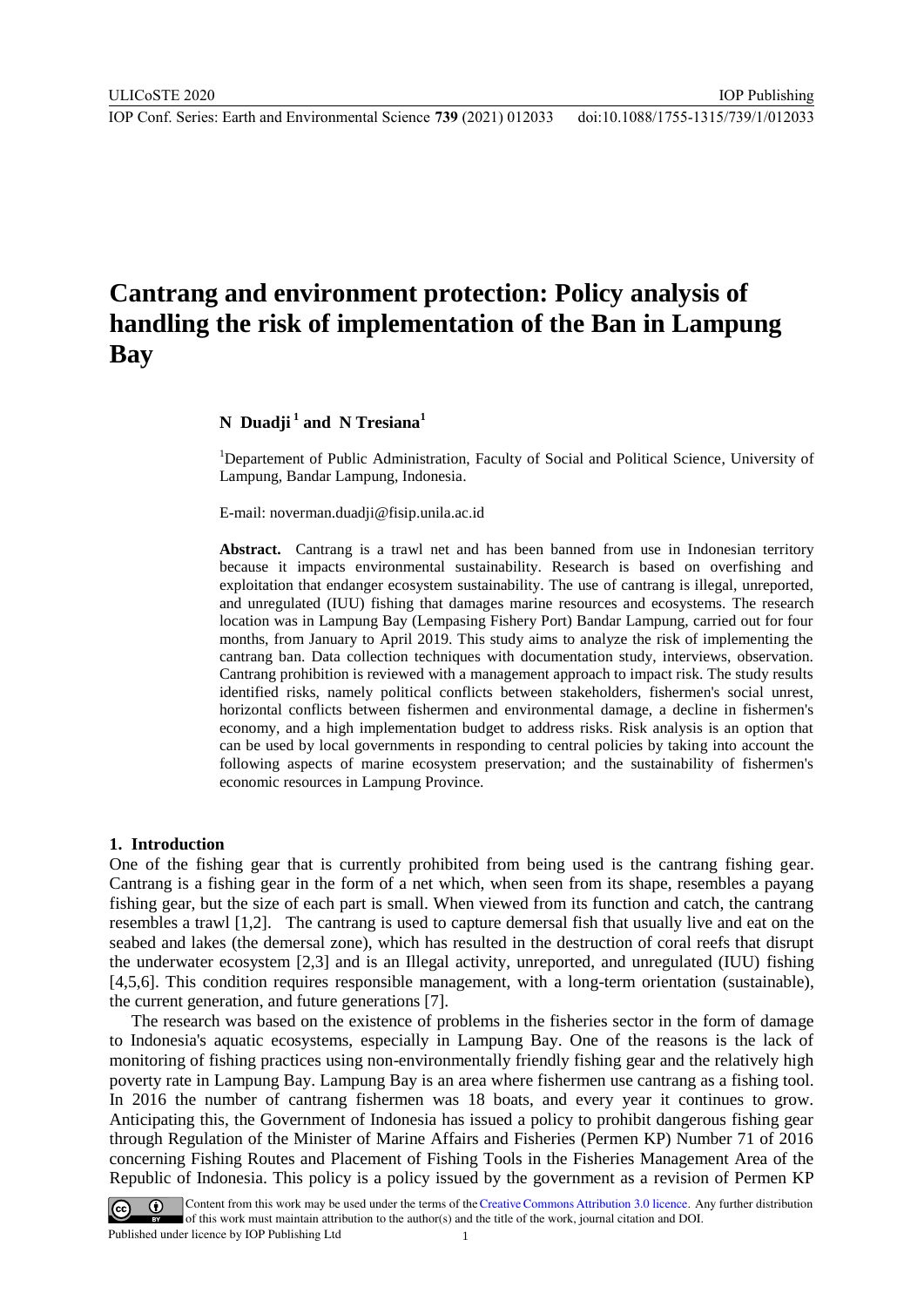| ULICoSTE 2020                                                       | <b>IOP</b> Publishing              |
|---------------------------------------------------------------------|------------------------------------|
| IOP Conf. Series: Earth and Environmental Science 739 (2021) 012033 | doi:10.1088/1755-1315/739/1/012033 |

No.2 of 2015 concerning the Prohibition of Using Trawl and Seine Nets in the Republic of Indonesia's Fisheries Management Area, which was stipulated on January 8, 2015. Both policies are a form of control carried out by the government to protect the existing resources in Indonesian waters, including in the Bay of Lampung, from fishing gears that destroy fishery resources [8].

Several studies have shown that the prohibition's purpose is the preservation and availability of fish resources in the waters. Therefore it is necessary to maintain a balance between the number of fish or marine resources caught and their growth rate and preserve fishery resources for the future [3,4]. The prohibition of using trawl fishing gear by fishermen, especially cantrang fishing gear, impacts ecology and socially, economically, and politically. Many studies reveal that the cantrang prohibition policy impacts widespread unemployment, decreased welfare, and low fish production obtained by fishermen [9].

The cantrang ban policy getting a strong reaction from the fishing community, including the local government. From 2018, demonstrations took place across Indonesia, including in Lampung Bay, against the cantrang ban policy [10, 11,12]. Several studies have been conducted (showing that the cantrang prohibition policy has decreased fishermen's income because the fishing gear of the cantrang is a mainstay for fishermen and the welfare of fishermen who depends on their daily fish catch has decreased [9, 13,14]. The study of several alternatives and revision of policy implementation is needed to anticipate possible policy failures and provide great benefits to society in the future [14, 15].

This study focuses on efforts to improve public policies that require a good public policy-making process. Various policy implementations will have an impact and are sometimes difficult to predict, while the quality of policies occupies a strategic position to answer community problems [15]. Several studies conducted stated that five aspects caused the low quality of policies: inadequate problems, lack of consideration of alternative policies, lack of assessment of relevant policies, lack of stakeholder involvement and lack of human resource capacity [16]. The low is also caused by not being smart, unwise, and not providing solutions [15]. Most public policies are determined by an intuitive approach, a political and technical approach, all of which can experience deterioration and policy failure [17]. The three approaches cannot avoid risks that are not factually possible. Based on the assumption that public policy is made today to be implemented tomorrow or the future, and reaches into the future itself. The future is uncertain and contains a major risk element, so linking the quality of public policies with risk management factors in the public policy becomes strategic [15,17].

Several previous studies have examined a lot of risk analysis in the project feasibility studies approach, which is a very business approach so that many neglect non-business and non-economic activities. In contrast, several other approaches use a very qualitative model, using expert panels, such as the Delphi method [15,17]. However, it is still limited to see using non-economic models. Risk Management Analysis (RIA) is a risk dimension analysis model in public policy comprehensively through four things: economic, legal or legal, political, and social [15]. Based on the correction of the Risk Management Analysis model [15], revised the policy risk assessment using the Impact Approach Risk Management (IARM) model. This model is based on the political understanding of a public policy as the central premise. The IARM sequence analyzes the risks of analyzing the political impact, social impact, environmental impact, and economic impact.

The research objective is to analyze the risk of implementing the cantrang prohibition policy in Lampung Bay using the IARM model. As it is known, the existence of the central government policy regarding the prohibition of the use of cantrang equipment in all Indonesian marine waters also has an impact on the Lampung Province regarding the same thing. To improve the quality of public policies, in particular the response to the policy on the prohibition of using cantrang this research recommends that the Lampung Provincial government should use the risk analysis includes the following aspects: a) preservation of marine ecosystems; and (b) the continuity and sustainability of economic resources for fishermen cantrang in Lampung Province. The policy-making process needs to be pushed towards developing transparency, building public accountability, and reducing local government transaction costs.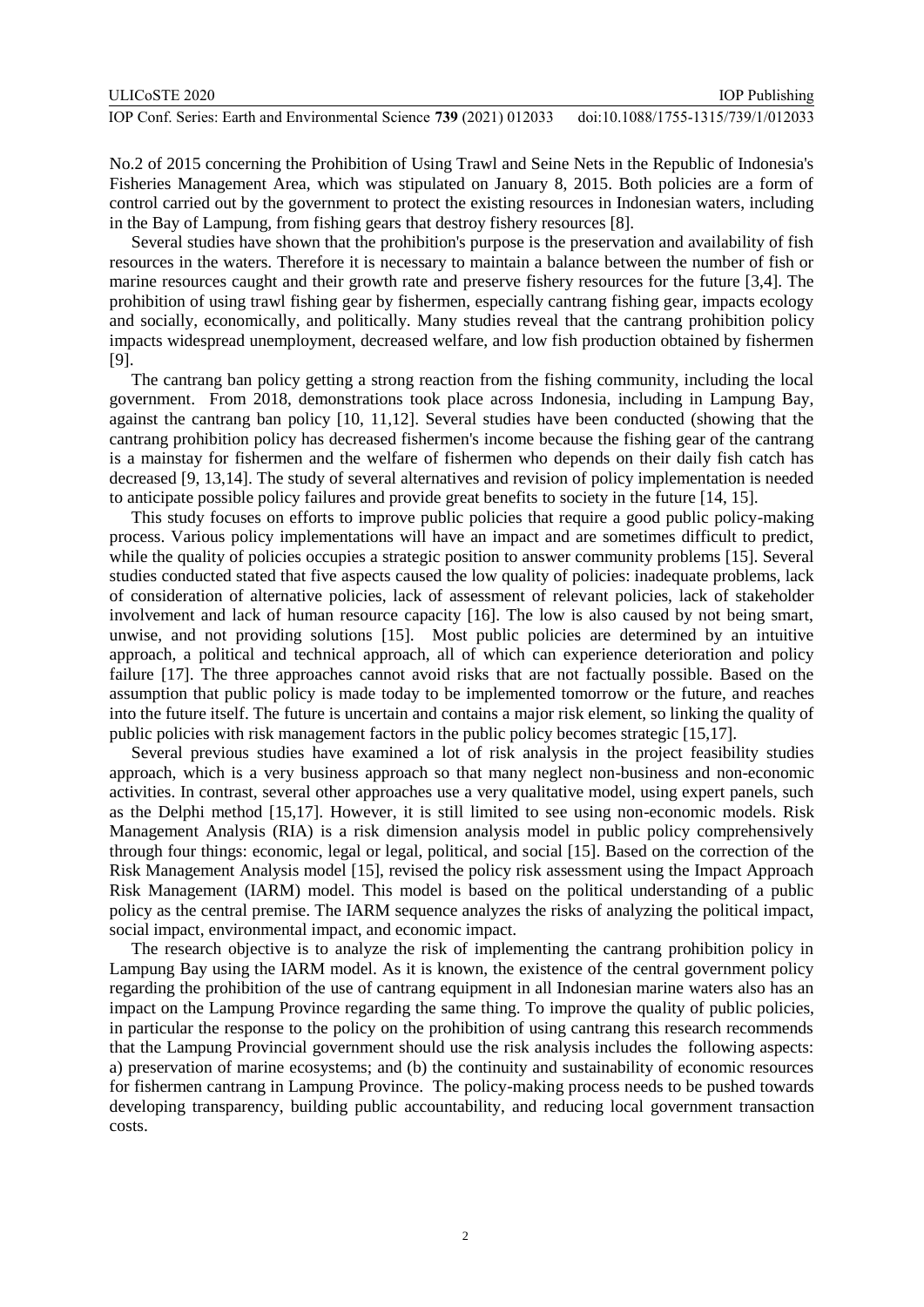## **2. Methods**

The study was conducted in Lampung Bay, to be precise at the Lempasing Beach Fishing Port, Bandar Lampung City with an implementation time of 4 months, from January to April 2019. The method used is a qualitative method. The types of data collected are qualitative data, especially those from primary sources; Meanwhile, quantitative data only supports secondary sources. The technique of collecting the necessary data is done through observation, interviews and documentation study. Interviews were conducted with 17 people, consisting of: Civil Servants of the Office of Marine Affairs and Fisheries of Lampung Province (5 people), ship owners (5 people), ship managers (3 people), skippers (2 people) and universities (2 people). The data were processed and analyzed using the Impact Approach risk management technique [15], to map policy risks based on possible future consequences consisting of 4 mutually reinforcing processes, namely: (a) Political impact analysis, with a focus on whether the policy to prohibit the use of cantrang has the potential to lead to political conflict (elite) and conflict among fishermen; (b) Social impact analysis, looking at the possibility of social unrest and the development of horizontal conflicts in people's lives; (c) Environmental impact analysis, oriented towards environmental (ecosystem) safety; and (d) economic impact analysis, to explain future economic benefits and the need for future policy budgets.

## **3. Result and Discussion**

## *3.1. Research Location Conditions*

The coastal area of Lampung Bay is located in Bandar Lampung City, South Lampung Regency and Pesawaran District. It was recorded that in the coastal area of Lampung Bay there were 2,336 fishery households (RTP) in 2007, most of the fisheries households were in Teluk Betung Barat and Teluk Betung Selatan Districts. Bandar Lampung City. A total of 1,760 FHH (55% from Lampung Bay). In 2018 there were 3,653 FHs with the highest number of FHs in South Lampung Regency, namely 1,589 FHs or 43.49% [18]. The study conducted described the total area of waters in the bay as covering an area of 161,178 ha. This area is a place of residence and a source of livelihood for fishermen and fish cultivators [19]. Various types of fish are available in the waters of Lampung Bay, including 7,072 individuals from 31 ethnic groups and 162 types of fish, 40 of which are target fish (food). The "major fish" category consists of 22 tribes with 160 species [18].

The fishing fleet that operates is 2,500 units. The operation classification consists of small motorized vessels (<5 tonnes and 5-10 tonnes) which dominate the operation of fishermen (artisanal), and generally go to sea in only one day; larger vessels (10-20 tonnes and> 20 tonnes), operate outside the Bay of Lampung (Teluk Semangka, Sunda Strait, West and East Lampung waters, or to the Java Sea), and the coastal area of Lampung Bay is only a landing and just stay (fishing base). Data for 2019 shows cantrang ships operating around Lampung Bay measuring under 30 GT with a total of 28 units. The composition of the ship consists of a captain and the head of the engine room (KKM), the number of crew members (ABK) is around 10-15 people. Activities in the form of loading and unloading of the Lempasing Beach Fishing Port, Bandar Lampung City. It can be seen that the catch of fish does not enter the Fish Auction Place (TPI), but is directly sold at the loading dock so that the capture fisheries production data is not recorded and there is no PAD (Regional Original Income) [18].

### *3.2. Risk Management Analysis of the Cantrang Prohibition Policy*

Rejection of the cantrang prohibition policy requires risk management. Risk Management Analysis is a standard for identifying policy risks as well as developing management to anticipate and address risks that arise during implementation. Policy risks are seen from the political impact, social impact, environmental impact, and economic impact [15]. The study conducted explains that failure to manage these four aspects can result in policy failure and result in environmental damage [8,14,17]. Based on table 1, it illustrates risk identification from 4 aspects, root causes and recommendations for risk management.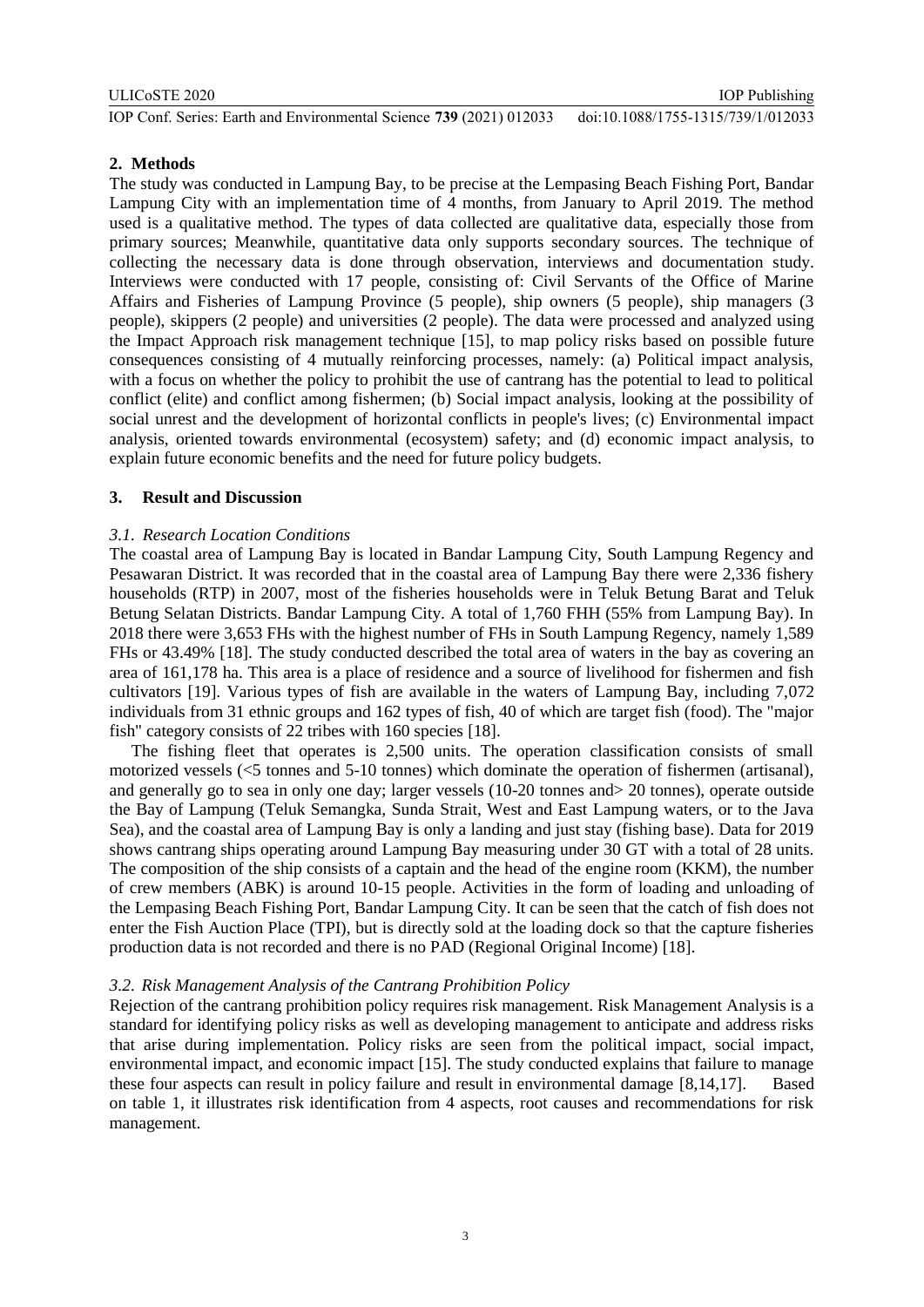IOP Publishing

IOP Conf. Series: Earth and Environmental Science **739** (2021) 012033 doi:10.1088/1755-1315/739/1/012033

| <b>Identified Risk</b>                                                                            | <b>Root Causes</b>                                                                                                                                                                                                                                                                                                                                                                                                                                                | Recommendation                                                                                                                                                                                                                                                                                                                                                           |
|---------------------------------------------------------------------------------------------------|-------------------------------------------------------------------------------------------------------------------------------------------------------------------------------------------------------------------------------------------------------------------------------------------------------------------------------------------------------------------------------------------------------------------------------------------------------------------|--------------------------------------------------------------------------------------------------------------------------------------------------------------------------------------------------------------------------------------------------------------------------------------------------------------------------------------------------------------------------|
| <b>Political Impact</b><br>Political conflicts<br>and<br>legal debates<br>between<br>stakeholders | With the current direct election system,<br>any government policy will<br>be<br>vulnerable to criticism from the public.<br>Then political opponents will criticize<br>and provide support for cantrang<br>fishermen.                                                                                                                                                                                                                                             | Conducting surveys and studies of<br>fishing gear deemed to be damaging to<br>marine ecosystems and handling the<br>conservation of damaged ecosystems.<br>Furthermore,<br>for<br>the<br>smooth<br>implementation<br>of<br>government<br>policies, it should always take a<br>socialization-socialization<br>dialogue/<br>approach with fishermen in various<br>regions. |
| Social Impact<br>Fishermen's social unrest<br>and horizontal conflicts<br>between fishermen       | Fishermen will lose their livelihoods<br>because they are not ready to switch to<br>other fishing gears. Meanwhile, all this<br>time fishermen who obey not wearing<br>cantrang feel threatened by<br>the<br>presence of cantrang fishermen who<br>often enter their fishing waters.                                                                                                                                                                              | Disseminating fishermen about the<br>of<br>importance<br>preserving<br>the<br>environment, especially the sea and<br>providing<br>environmentally<br>new<br>friendly fishing gear.                                                                                                                                                                                       |
| <b>Environment Impact</b><br>National<br>and<br>global<br>environmental damage                    | The cantrang that is permitted is not<br>allowed to use weights, not long nets,<br>and be pulled by human hands.<br>However, nowadays the cantrang<br>actually has a net that can reach tens to<br>hundreds of kilometers, using a ballast,<br>and being pulled by a machine. Of<br>course this will damage the marine<br>However,<br>ecosystem.<br>cantrang<br>fishermen are adamant that the damage<br>to the marine ecosystem is not due to<br>cantrang alone. | More intensively carry out dialogue<br>with representatives of fishermen,<br>academics, observers of nature, marine<br>natural<br>conservation<br>resource<br>organizations and the Government so<br>that in setting policies they can work<br>together and not ignore one another.                                                                                      |
| Economic Impact<br>Decreasing<br>community<br>economy and high policy<br>implementation budget    | community,<br>especially<br>The<br>the<br>cantrang fishermen, think that this<br>policy is hampering them in terms of<br>livelihoods.<br>their<br>Then<br>cantrang<br>fishermen still expect environmentally<br>friendly fishing gear to be provided<br>free of charge by the government.                                                                                                                                                                         | The government, in this case the<br>Ministry of KP must sit down with the<br>ministries and related institutions to<br>find the best solution in improving the<br>fishermen's economy as well as looking<br>for alternative policies so as not to<br>significantly increase state<br>budget<br>expenditures for policies.                                                |

**Table 1**. Detailed Model Risk of the Cantrang prohibition policy

The cantrang prohibition policy in the concern of natural resource conservation (IUU Fishing) is a description of an arena of competition between three paradigms which can be described as a paradigm triangle consisting of the conservation paradigm, the rationality paradigm and the social / community paradigm. Policies that are oriented towards preserving resources will use a conservation perspective, policies that orient economic growth and productivity will be very close to the rationalization paradigm, and policies aimed at community welfare and the achievement of equality [3]. The three paradigms will continue to be in tension in order to maintain a balance between the three, policies that are too inclined to one or two paradigms will certainly disarm the other. The battle between the paradigms above is determined by the objectives of the policies that underlie them [7,20]. Looking at the context of the cantrang ban, the regulations issued by the Ministry of Maritime Affairs and Fisheries were analyzed using the above analysis tools. In the context of resource conflicts, a policy that is extreme or has the potential for major conflicts and has the potential to cause risks is a policy that is skewed on one side [12, 20].

The cantrang prohibition policy in reality illustrates the government's concern for the degradation of the Indonesian sea as a result of excessive and unwise extraction in the past so that several water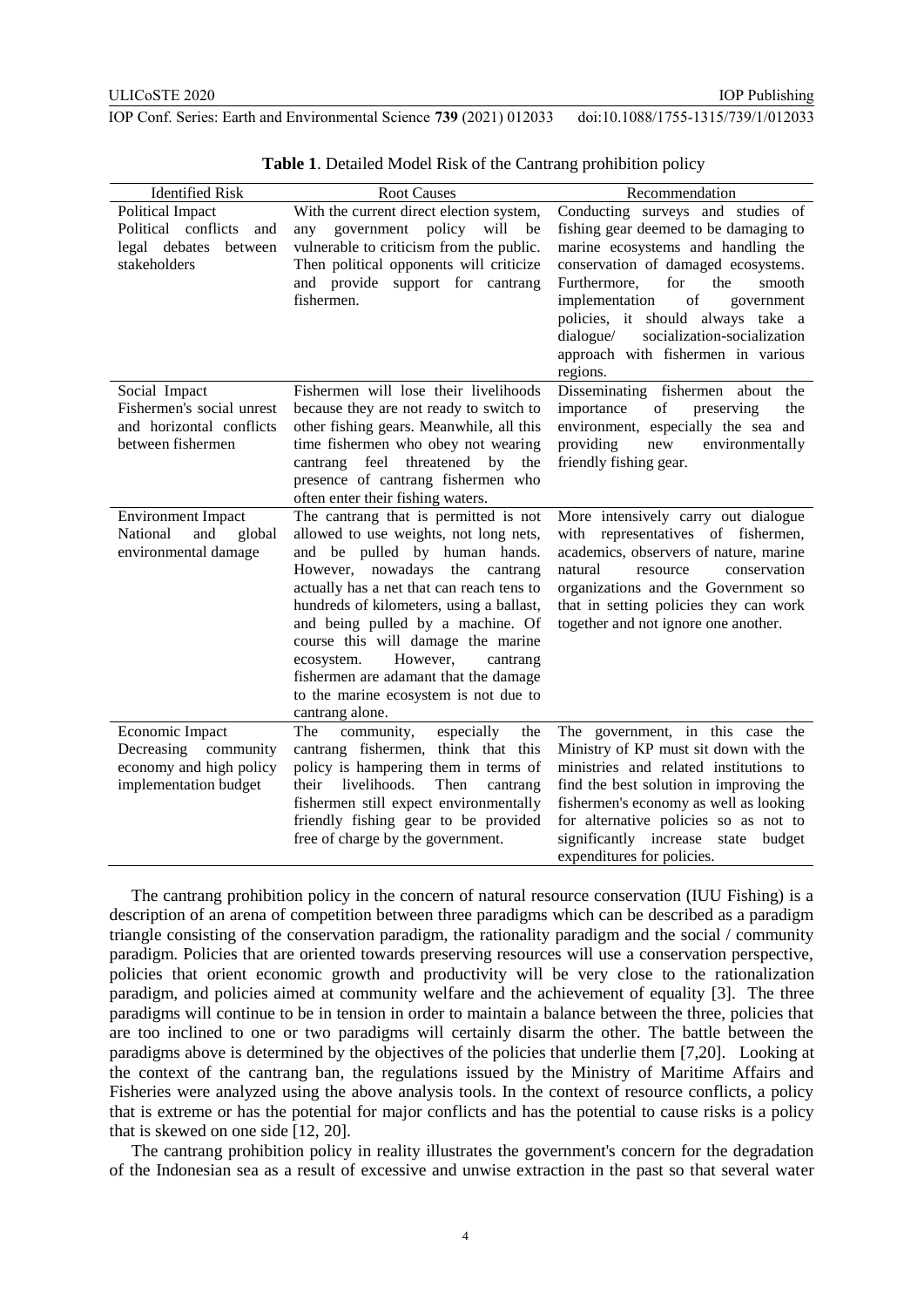areas, including Lampung Bay have been over-exploited and their habitat is in a damaged condition [8,11]. Several studies illustrate the reasons the government tends to use a conservative perspective that views the long-term sustainability of fish stock availability, the main enemy of market rationalization, fishermen are seen as pursuing personal gain, the government needs to control and restrict [20,21]. Degradation of the Indonesian sea as a result of excessive and unwise extraction in the past so that several water areas are declared to have been over-exploited and their habitats in damaged condition, increased production as ecological destruction. A study conducted has shown that the loss of national assets due to IUU fishing is estimated to be 25% stolen by foreign vessels, while production is increasing The contradiction between production and resource degradation is an important reason for the prohibition of cantrang [7].

The national policy regarding the prohibition of using cantrang in the factual context of its implementation in Lampung Province does not show any significant difference, even the pattern seems uniform and the same as what the central government concentrates on. Hence, there are several drawbacks in implementing the cantrang prohibition policy that requires risk management, including: implementation of a top down policy, considering fishermen as enemies and targets of surveillance, the central government and local governments running independently [8,15,21,22].

The root cause of all of these is conventional policies, which see policy implementation as a daily routine of government operations, and are top down [8]. The study conducted describes the cantrang ban policy with this pattern, has created a long-standing conflict, has even shifted the issue from horizontal conflict between fishermen to vertical conflict between fishermen and the government [10]. Several studies conducted show conflicts between fishermen and the government regarding how to produce, consultation in policy implementation and law enforcement. Changing the locus of this conflict from operational level to management level certainly requires deeper studies and aspects that must be considered so that a good policy can be realized [23,24,7].

Evaluation is carried out by emphasizing the improvement of political, economic, environmental and social aspects [15]. This top-down policy caused socio-economic impacts, including dissatisfaction with the fishing community, because government policies were not accompanied by solutions for steps to improve the socio-economic conditions of the people who had used cantrang [21]. Cantrang fishermen income is lost, which has an impact on poverty and social insecurity [7,13]. Policies without a community approach (bottom-up) only cause vertical conflict between the government as the policy maker and the fishing community as the policy maker [21,10]. Several typologies of conflict that require analysis of political improvement occur in: First, fisheries jurisdiction, this type of conflict usually occurs around issues of the role of government, territorial boundaries, access to shipping, and other policy planning functions (this conflict usually occurs at the policy level). and planning; Second management mechanism, this conflict occurs at the management level regarding short-term fisheries implementation plans, catch conflicts, licensing processes or fisheries law enforcement; Third, internal allocation, is conflict that occurs at the operational level between fisheries actors regarding fishing permits, conflicts fishing gear, conflicts between fishermen and entrepreneurs, or between other actors; Fourth, external allocation, at this operational level conflict is between domestic fisheries actors and fishermen from other countries, other sectors and with the wider public [20]. Looking at some of the conflict resolution options above and a description of the type of conflict and the current level of conflict intensity, it is necessary to improve and manage the regulatory aspects.

#### **4. Conclusion**

Analysis of risk management policies is needed for the achievement of environmental conservation. The implementation of the cantrang prohibition policy in Lampung Bay requires strengthening of the four dimensions of risk analysis. Policy evaluation by involving stakeholders who are directly or indirectly related to the prohibition of cantrang is the first step to stop the opposition. Efforts to realize good policy through basic policy formulation will provide positive lessons for the successful implementation of the cantrang prohibition policy.

Recommendations are: (a) Revoke Permen KP No 02/2015 and Permen KP No. 62/2016 to provide an opportunity to reform norms or regulations to regulate destructive fishing gear; (b) Reopening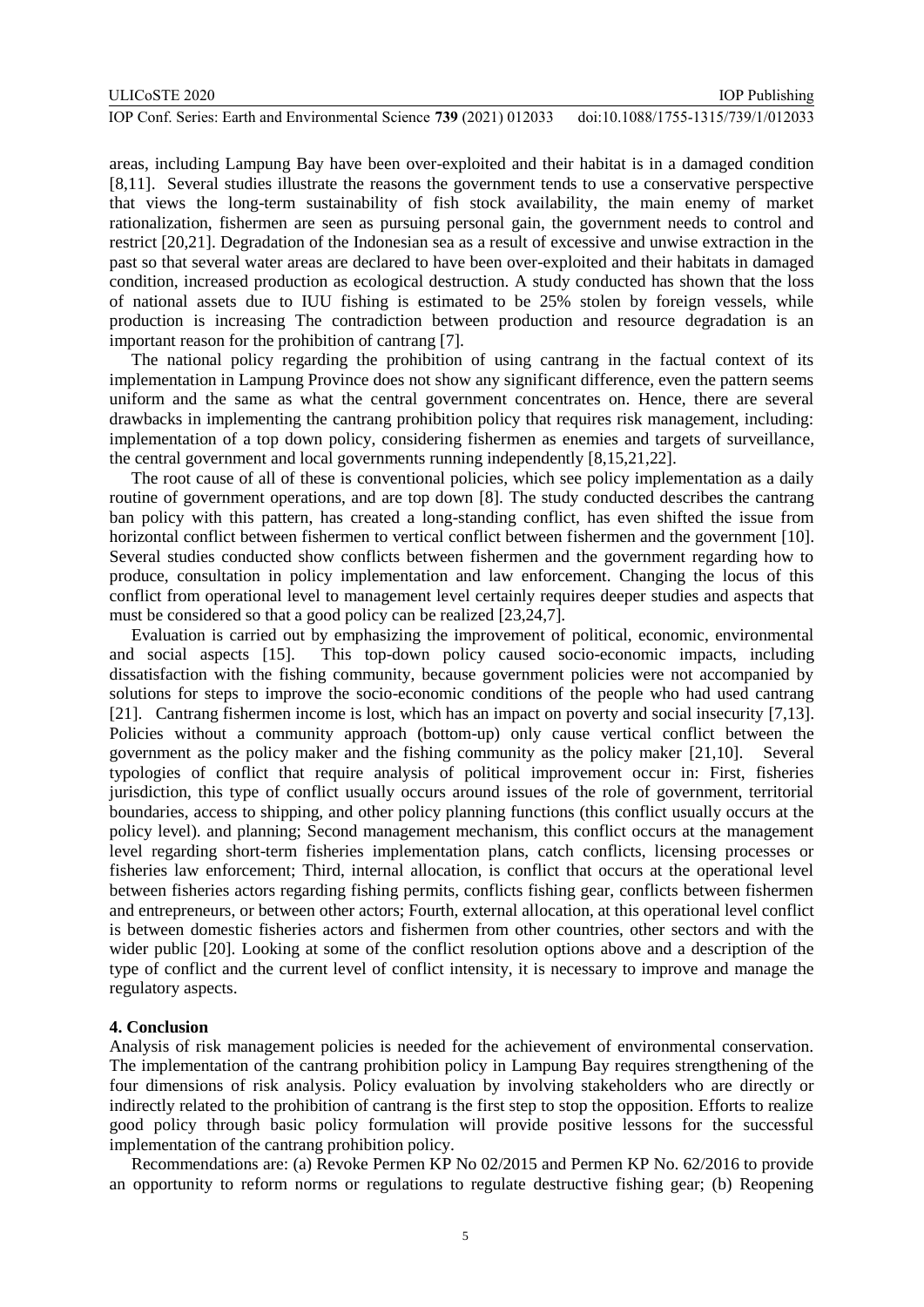multi-stakeholder consultations in the process of formulating public policies responsibly to remap dilemmas and options for rehabilitating Lampung Bay while providing social and economic support for fishermen in Lampung bay; (c) Assessment and testing of replacement fishing gears (d) Assisting replacement of fishing gear.

## **Acknowledgments**

The author would like to express his gratitude and appreciation to the Head of the Lampung Province Fisheries and Maritime Affairs Office, the Head of the Lempasing Beach Fishing Port in Bandar Lampung City, and all parties who have facilitated the implementation of this research.

#### **References**

- [1] Syamsuddin A Fauzi A Fahrudin A and Anggraini E, 2020 The impacts of policy implementation of cantrang prohibition for fishing activities in Paciran Sub-district, Lamongan Regency, East Java, Indonesia in *IOP Conference Series: Earth and Environmental Science*.
- [2] Dinas Perikanan dan Kelautan Provinsi Lampung, 2007, Pemetaan Terumbu Karang di Teluk Lampung, Bandar Lampung.
- [3] Lam M E, 2012 Of fish and fishermen: Shifting societal baselines to reduce environmental harm in fisheries *Ecol. Soc.*
- [4] FAO, 2016, Illegal, Unreported and Unregulated fishing.
- [5] Ayu H, 2018 Government Policy Directions on Illegal Unreported Unregulated (IUU) Fishing *Indones. Proc. Int. Conf. Int. Islam. High. Educ. Institutions Towar. Glob. Compet. Semarang, Indones.*
- [6] Petrossian G A, 2014 Preventing illegal, unreported and unregulated (IUU) fishing: A situational approach *Biol. Conserv.*
- [7] Nababan B O Solihin A and Christian Y, 2018 *Dampak Sosial Ekonomi Kebijakan Larangan Pukat Hela Dan Pukat Tarik Di Pantai Utara Jawa* Bogor: PKSPL IPB.
- [8] Duadji, Noverman; Tresiana N, 2018, Laporan Penelitian Mapping Stakeholders Kebijakan Pelarangan Cantrang di Teluk Lampung (Tidak Dipublikasikan), Bandar Lampung.
- [9] Ermawati N and Zuliyati, 2015 Dampak Sosial dan Ekonomi Atas Peraturan Menteri Kelautan dan Perikanan No. 2/PERMEN-KP/2015 (Studi Kasus Kecamatan Juwana Kabupaten Pati) in *Kajian Multi Disiplin Ilmu untuk Mewujudkan Poros Maritim dalam Pembangunan Ekonomi Berbasis Kesejahteraan Rakyat* 1 p. 978–979.
- [10] Suprapti Y Dhuha R S and Munir M, 2017 Perception of Cantrang Fishermen to the Minister of Marine and Fishery Regulation Number 2 / 2015 *Econ. Soc. Fish. Mar.* **005**, 01 p. 104–115.
- [11] Hardian, Debi; Supono; Febryano, Indra Gumay; Damai, Abdullah Aman; Widiastuti E L, 2019 GOVERNMENT PERCEPTION OF FISHERMEN AND APARATURES ON p. 1–9.
- [12] Kismartini Astiti B and Nugroho A, 2019 Cantrang Polemic : Will It End ? **366**, Icispe 2018 p. 2010–2013.
- [13] Adhawati S S Baso A Malawa A and Arief A A, 2017 Comparative Study of Economic Value Post Cantrang Moratorium on the Waters of the Gulf of Bone and Makassar Straits , South Sulawesi Province *Int. J. Ocean. Oceanogr.* **11**, 2 p. 201–215.
- [14] Nurhasanah and Hakim L, 2016 Cantrang : Problem and Solution (Cantrang : Masalah dan Solusinya) in *Seminar Nasional Riset Inovatif (SENARI)*.
- [15] Nugroho R, 1995 *Public Policy* Jakarta: Elex Media Komputindo.
- [16] J E, 25-Apr-2005, Perda menghambat investasi Harian Suara Merdeka, Jakarta.
- [17] Baumer, D C ; Carl E V H, 2014 *Politic and Public Policy: Strategic Actors and Policy Domain* Sage Publication.
- [18] Dinas Perikanan dan Kelautan Propinsi, 2018, Statistik Perikanan [Statistics of Fisheries] Dinas Perikanan dan Kelautan Provinsi Lampung Bandar Lampung, Bandar Lampung.
- [19] Damai, Abdullah Aman;Boer, Mennofatria; Marimin; Damar, Ario; Rustiadi E, 2012, Sistem perencanaan tata ruang wilayah pesisir: Studi kasus Teluk Lampung, IPB University.
- [20] Mace P M, 2002 Sustainable Fishery Systems *Fish Fish.*
- [21] Pahlevi, M Faizal Reza;Hidayat Z, 2017 IMPLEMENTASI KEBIJAKAN PELARANGAN